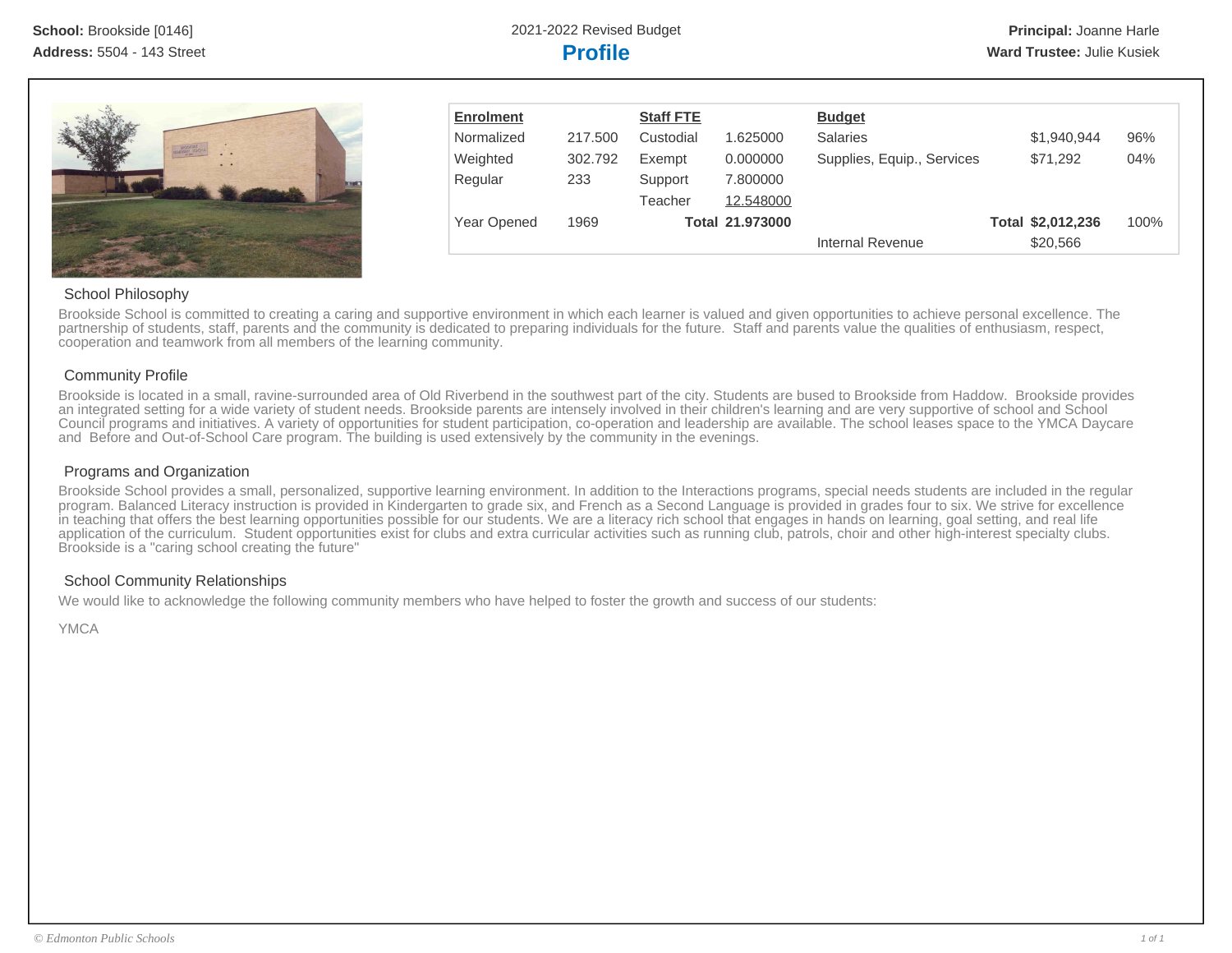### **Division Priorities 2018-2022**

- 1. Foster growth and success for every student by supporting their journey from early learning through high school completion and beyond.
- 2. Provide welcoming, high quality learning and working environments.
- 3. Enhance public education through communication, engagement and partnerships.

Based on the three SMART goals that were established for 2020-2021, report on the results you achieved (with evidence, including referencing the school's Alberta Education Assurance Measure results (formerly the Accountability Pillar results) and describe how achievement of the goal supports the above Division Priorities that were in effect when the goal was set.

**Success for Every Student -** Using the Collaborative Response Model, teachers will engage in collaborative work designed to improve teaching and learning, specifically in the areas of literacy and numeracy. Students deemed to need more time and support will be identified and will receive targeted interventions to support growth. Students who need extensions will experience intentional opportunities that deepen their learning.

- By June 2021, 100% of Brookside students will demonstrate one or more years growth in their literacy skills as measured by BAS levels, grade 6 Language Arts Provincial Achievement Tests (both writing and reading), district HLAT writing tasks, indicators identified for specific students in their IPPs, and/or teachers professional judgment.
- By June 2021, 100% of Brookside students will demonstrate one or more years growth in their numeracy skills as measured by MIPI measures, Grade 6 Mathematics Provincial Achievement Tests, indicators identified for specific students in their IPPs, and/or teacher formative and summative assessments.
- By June 2021, student achievement results will meet or exceed the three-year average stated in each school's Accountability Pillar.

### **Results Achieved:**

Due to COVID, both the Accountability Pillar Survey and Grade 6 Provincial Achievement Tests were not administered in June 2021. As a result other measures such as BAS reading levels, IPP goals, classroom work, and teacher professional judgement were used to assess this goal. Using these measures, 100% of Brookside students demonstrated growth in their literacy skills. When calculating one year's growth, it has been determined that 96% of our students in grades 1-6 were successful in this goal. The remaining 4% of our students were either online or in person learning students whose attendance was inconsistent to the degree that learning was impacted.

**High Quality Learning:** Using monthly Collaborative Response Model meetings, staff will engage in collaborative work designed to improve and enhance teaching and assessment practices. As per the OCED document, teaching practices will be learner centered, personalized, inclusive, social, structured and well designed. Through collaboration and engagement within the school and the catchment, staff will have opportunities to expand on their professional learning and leadership thereby creating welcoming, high quality learning, and working environments.

- By June 2021, all staff will have opportunities to participate in school-based and catchment-wide collaboration and professional learning to build teacher capacity and efficacy based on current Division priorities in the areas of literacy, numeracy and assessment.
- By June 2021, 100% of teaching staff will have participated in collaborative Response Model meetings.
- By June 2021, District Feedback Survey data will demonstrate :
- 95% of staff agree that school based professional learning opportunities enhance their professional growth.
- 95% of staff agree that Catchment based professional learning opportunities enhance their professional growth.
- 85% of staff agree that they can access professional learning to help develop their leadership skills.

### **Results Achieved:**

Due to COVID, the Division Survey questions were altered from previous years. In this year's survey there were no questions asked about professional learning opportunities, benefits of catchment work, or development of leadership skills. During the 2020-2021 school year, 100% of teachers were provided with professional learning opportunities and 100% of teachers participated in the Collaborative Response Model meetings. The collaboration among teachers was essential as they made adjustments to online learning and modified their planning to address the curricular scope and sequence. This collaborative time was the focus of both Professional Development Days as well as early Thursdays.

Parents as Partners: Students, families, community members and staff will actively participate in opportunities that will foster the development of a positive and engaging school culture. As a community school, we will continue to build, strengthen and support relationships through collaboration, communication and partnerships. Parents will be provided with the opportunity to be involved in decisions and engaged in their child's education. As per the OECD document, parents will be provided with opportunities to be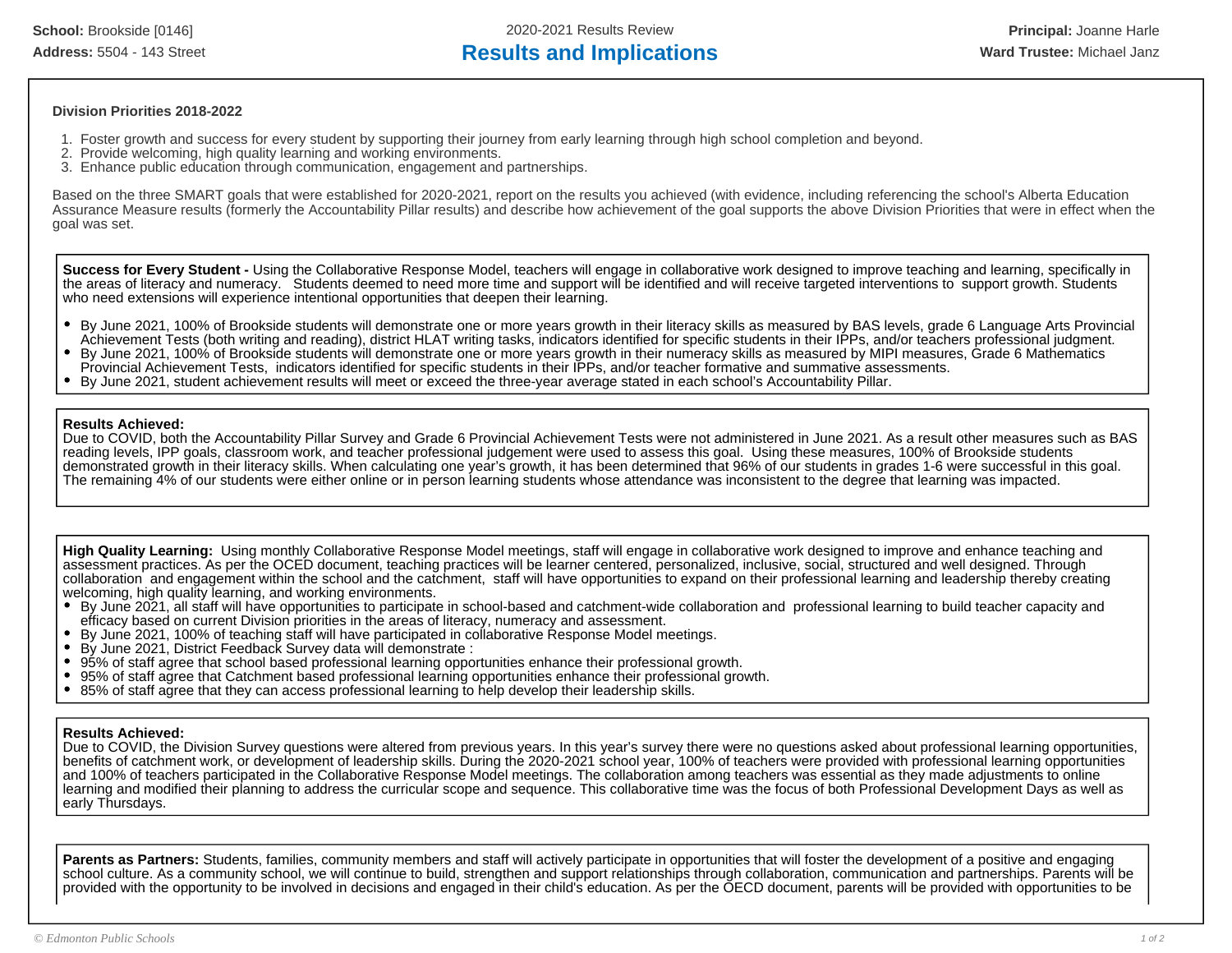# Address: 5504 - 143 Street **Results and Implications Results and Implications Ward Trustee:** Michael Janz

involved in meaningful conversations about how to actively support their child's learning. Information on the collaborative work that occurs in our school and in our catchment will be shared with parents through a variety of media; newsletters, SchoolZone, social media, open houses, parent nights, and monthly School Council meetings. Administration and staff will highlight school initiatives related to work preparation and Career Pathways.

Evidence of success will be measured by the Accountability Pillar, District Feedback Survey and school created parent and student surveys.

- By June 2021, Using the Accountability Pillar data, the number of parents who feel that their child is taught attitudes and behavior to be successful at work when he or she leaves school will increase by 10%
- $\bullet$ By June 2021, Using the Accountability Pillar data, parent satisfaction in the categories of Work Preparation and Parental Involvement on the Provincial Accountability Pillar will increase by 5%.
- By June 2021, Using the Accountability Pillar data, the number of parents who feel that the quality of education that their child has experienced at school has improved or  $\bullet$ stayed the same will increase by 10%.

### **Results Achieved:**

Due to COVID, the Accountability Pillar Survey was not administered in June 2021. There was a Division Survey administered. The questions in the Division Survey were adjusted to discuss the impacts of COVID. While these questions differ from those of previous years, the survey did ask parents if they receive information that helps them to support their children's learning. 80% of parents who answered the survey agreed. 100% of surveyed parents feel that they have opportunities to communicate with their child's teacher. In addition to this data, there was also an increase in the number of parents attending School Council meetings.

### **What were the biggest challenges encountered in 2020/21?**

- One challenge was the transitioning to online learning from in person learning for a 14 day period when there was an active COVID case in the classroom. This transition turnaround time was less than 24 hours. This resulted in a disruption in learning.
- When shifting to teaching online, teachers had to modify lessons and teaching practices as the technology interfered with how they would normally teach if they were in person.
- Having to implement COVID social distancing protocols changed how teachers were able to teach. Examples include: use of equipment in physical education, or teaching music from a cart, the physical layout of desks in the classroom, the absence of school and classroom libraries, small group instruction, group work, student collaboration, and teacher collaboration.
- Higher than normal levels of anxiety amongst staff, parents, and students. Mental health was a more prominent concern this year.

### **What are the implications from 2020/21 that will impact your current year plan?**

- Many adjustments to how we do things had to be made to address COVID protocols. The lack of face to face connection with parents and community partners meant more virtual meetings. Initially this was thought to be a barrier to communication and as time went along it was acknowledged that virtual meetings allow for parental connection. The number of parents attending parent teacher conferences, school events, and Meet the Teacher night has increased as compared to preCOVID face to face opportunity.
- Collaboration amongst staff has become more necessary this past year. This collaboration will continue using the Collaborative Response Model focusing on supporting students with special needs, those whose first language is not English, and those students below grade level in numeracy and literacy.
- Continue to engage parents and community in meaningful conversations around student learning and provide them information about Division initiatives.
- Streamline school goals to align with catchment goals. This will allow for meaningful catchment collaboration.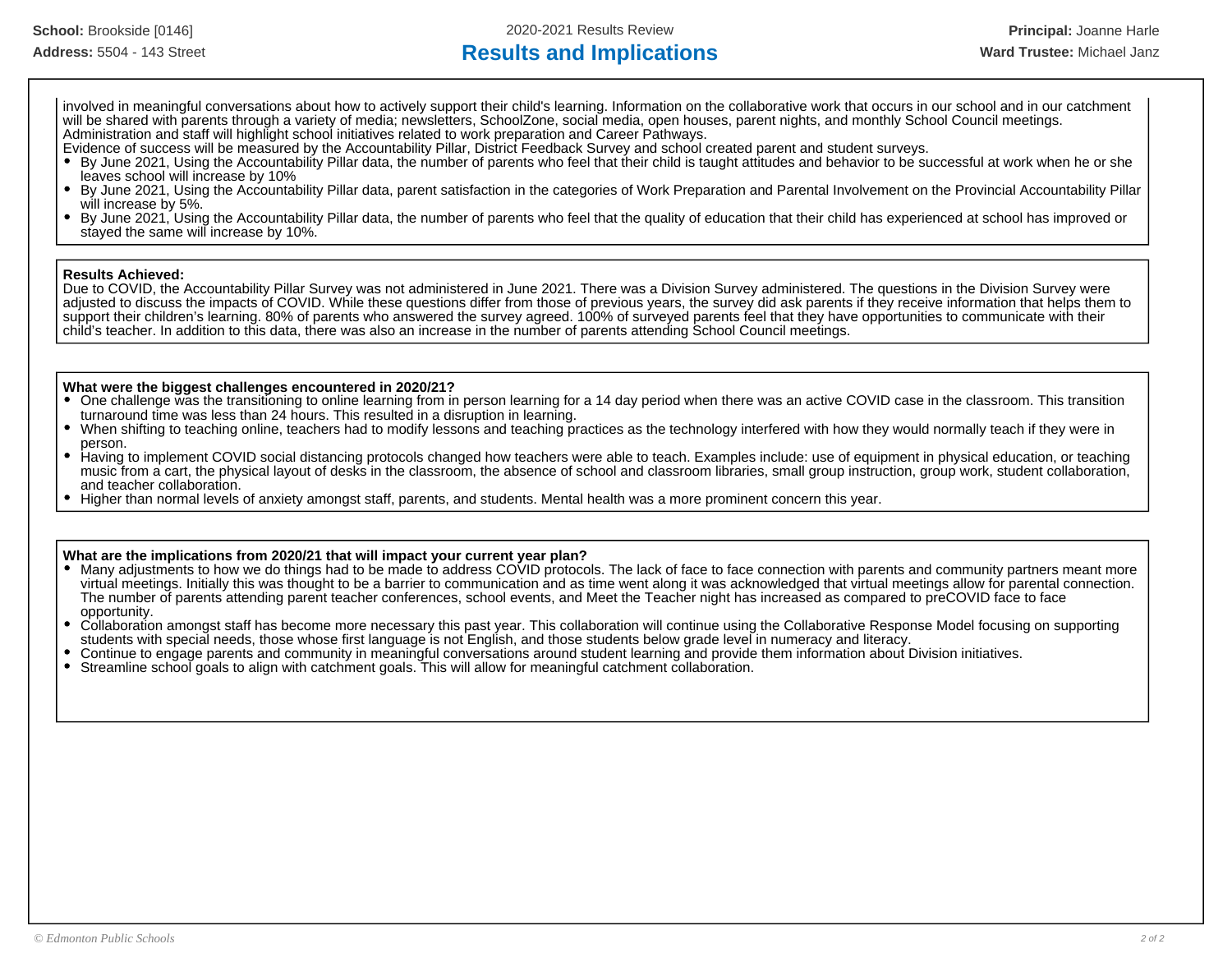# **Required Alberta Education Assurance Measures - Overall Summary**



**Spring 2021** 

# **Brookside School (7146)**

|                                   |                                                                          | <b>Brookside School (7146)</b> |                                   |                        | <b>Measure Evaluation</b> |             |                  |
|-----------------------------------|--------------------------------------------------------------------------|--------------------------------|-----------------------------------|------------------------|---------------------------|-------------|------------------|
| <b>Assurance Domain</b>           | <b>Measure</b>                                                           | Current<br>Result              | <b>Prev Year</b><br><b>Result</b> | Prev 3 Year<br>Average | <b>Achievement</b>        | Improvement | Overall          |
| Student Growth and<br>Achievement | <b>Student Learning Engagement</b>                                       | 85.6                           | n/a                               | n/a                    | n/a                       | n/a         | n/a              |
|                                   | Citizenship                                                              | 873                            | 90.2                              | 85.5                   | Very High                 | Maintained  | <b>Excellent</b> |
|                                   | 3-year High School Completion                                            | n/a                            | n/a                               | n/a                    | n/a                       | n/a         | n/a              |
|                                   | 5-year High School Completion                                            | n/a                            | n/a                               | n/a                    | n/a                       | n/a         | n/a              |
|                                   | <b>PAT: Acceptable</b>                                                   | n/a                            | n/a                               | 91.9                   | n/a                       | n/a         | n/a              |
|                                   | <b>PAT: Excellence</b>                                                   | n/a                            | n/a                               | 32.3                   | n/a                       | n/a         | n/a              |
|                                   | Diploma: Acceptable                                                      | n/a                            | n/a                               | n/a                    | n/a                       | n/a         | n/a              |
|                                   | Diploma: Excellence                                                      | n/a                            | n/a                               | n/a                    | n/a                       | n/a         | n/a              |
| Teaching & Leading                | <b>Education Quality</b>                                                 | 94.6                           | 92.6                              | 91.0                   | Very High                 | Maintained  | <b>Excellent</b> |
| <b>Learning Supports</b>          | Welcoming, Caring, Respectful and Safe Learning<br>Environments (WCRSLE) | 91.0                           | n/a                               | n/a                    | n/a                       | n/a         | n/a              |
|                                   | <b>Access to Supports and Services</b>                                   | 74.1                           | n/a                               | n/a                    | n/a                       | n/a         | n/a              |
| Governance                        | <b>Parental Involvement</b>                                              | 83.8                           | 81.7                              | 82.4                   | Very High                 | Maintained  | <b>Excellent</b> |
| Notes:                            | For Intern                                                               |                                |                                   |                        |                           |             |                  |

#### Notes:

1. Data values have been suppressed where the number of respondents/students is fewer than 6. Suppression is marked with an asterisk (\*).

- 2. The 2020/21 administration of the AEA survey was a pilot. The Citizenship measure was adjusted to reflect the introduction of the new AEA survey measures. In addition, participation in the survey was impacted by the COVID-19 pandemic. Evaluations have not been calculated as 2020/21 survey results are not comparable with other years.
- 3. Participation in the 2019/20 Diploma Exams was impacted by the COVID-19 pandemic. In the absence of Diploma Exams, achievement level of diploma courses were determined solely by school-awarded marks. Caution should be used when interpreting high school completion rate results over time.
- 4. The "N/A" placeholder for the "Current Result" for PAT and Diploma Exam measures are included until results can be updated in the Fall.
- 5. Aggregated PAT results are based upon a weighted average of percent meeting standards (Acceptable, Excellence). The weights are the number of students enrolled in each course. Courses included: English Language Arts (Grades 6, 9, 9 KAE), Français (6e et 9e année), French Language Arts (6e et 9e année), Mathematics (Grades 6, 9, 9 KAE), Science (Grades 6, 9, 9 KAE), Social Studies (Grades 6, 9, 9 KAE).
- 6. Participation in the Provincial Achievement Tests and Diploma Examinations was impacted by the fires in 2016 and 2019, as well as by the COVID-19 pandemic in 2020. Caution should be used when interpreting trends over time
- 7. Aggregated Diploma results are a weighted average of percent meeting standards (Acceptable, Excellence) on Diploma Examinations. The weights are the number of students writing the Diploma Examination for each course. Courses included: English Language Arts 30-1, English Language Arts 30-2, French Language Arts 30-1, Français 30-1, Mathematics 30-1, Mathematics 30-2, Chemistry 30, Physics 30, Biology 30, Science 30, Social Studies 30-1, Social Studies 30-2.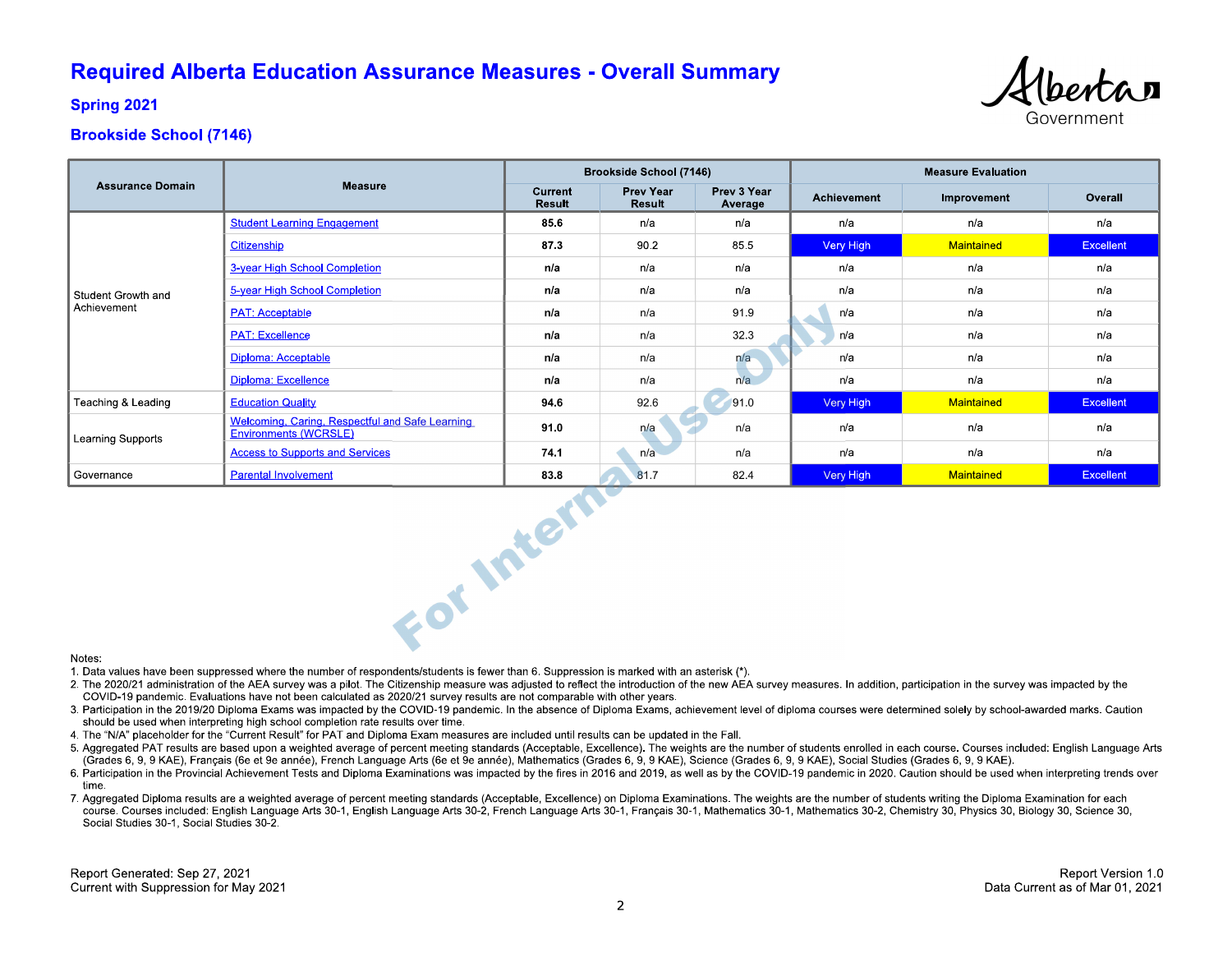### **Division Priorities 2018-2022**

- 1. Foster growth and success for every student by supporting their journey from early learning through high school completion and beyond.
- 2. Provide welcoming, high quality learning and working environments.
- 3. Enhance public education through communication, engagement and partnerships.

The following SMART (Specific, Measureable, Attainable, Relevant, Time-Framed) goals have been established for the 2021/2022 school year. Select the Division Priority number that the goal supports from the drop-down box. Schools are to set one goal for each priority. Central DU's can set their goals around one or more priorities.

Success for Every Student: Using the Collaborative Response Model, teachers will engage in collaborative work designed to improve teaching and learning, specifically in the areas of literacy and numeracy. As per the OECD document, students deemed to need more time and support will be identified and will receive targeted interventions to support growth. Students who need extensions will experience intentional opportunities that deepen their learning.

- By June 2022, 100% of Brookside students will demonstrate growth in their literacy skills as measured by BAS levels, grade 6 Language Arts Provincial Achievement Tests (both writing and reading), district HLAT writing tasks, indicators identified for specific students in their IPPs, and/or teachers' professional judgment.
- By June 2022, 100% of Brookside students will demonstrate growth in their numeracy skills as measured by MIPI measures, Grade 6 Mathematics Provincial Achievement Tests, indicators identified for specific students in their IPPs, and/or teacher formative and summative assessments.
- By June 2022, student achievement results will meet or exceed the three-year average stated in each school's Accountability Pillar.

**Priority 1**

High Quality Learning: Using monthly Collaborative Response Model meetings, staff will engage in collaborative work designed to improve and enhance teaching and assessment practices. As per the OECD document, teaching practices will be learner centered, personalized, inclusive, social, structured and well designed. Through collaboration and engagement within the school and the catchment, staff will have opportunities to expand on their professional learning and leadership thereby creating welcoming, high quality learning, and working environments.

- By June 2022, all staff will have opportunities to participate in school-based and catchment-wide collaboration and professional learning to build teacher capacity and efficacy based on current Division priorities in the areas of literacy, numeracy and assessment.
- By June 2022, 100% of teaching staff will have participated in collaborative Response Model meetings.

**Priority 2**

Parents as Partners: Students, families, community members and staff will actively participate in opportunities that will foster the development of a positive and engaging school culture. As a community school, we will continue to build, strengthen and support relationships through collaboration, communication and partnerships. Parents will be provided with the opportunity to be involved in decisions and engaged in their child's education. As per the OECD document, parents will be provided with opportunities to be involved in meaningful conversations about how to actively support their child's learning. Information on the collaborative work that occurs in our school and in our catchment will be shared with parents through a variety of media; newsletters, SchoolZone, social media, open houses, parent nights, and monthly School Council meetings. Administration and staff will highlight school initiatives related to work preparation and Career Pathways.

- Evidence of success will be measured by parent participation in online meetings and school council meetings.
- By June 2022, using the District Feedback Survey data, the number of parents who feel that their child feels included in their school community increases by 10%.
- By June 2022, using the District Feedback Survey data, the number of parents who feel that their child's school provides the mental health and well being supports that they need increases by 10%.
- By June 2022, using the District Feedback Survey data, the number of parents who feel that the school provides opportunities for their child to demonstrate what they have learned (e.g. celebration of learning, student-parent conferences, demonstration of learning events, etc) increases by 10%.
- By June 2022, using the District Feedback Survey data, the number of parents who feel that their child has the academic support and resources they need to be successful increases by 5%.
- By June 2022, using the District Feedback Survey data, the number of parents who feel that they have opportunities to communicate with their child's teacher is maintained at 100%.

**Priority 3**